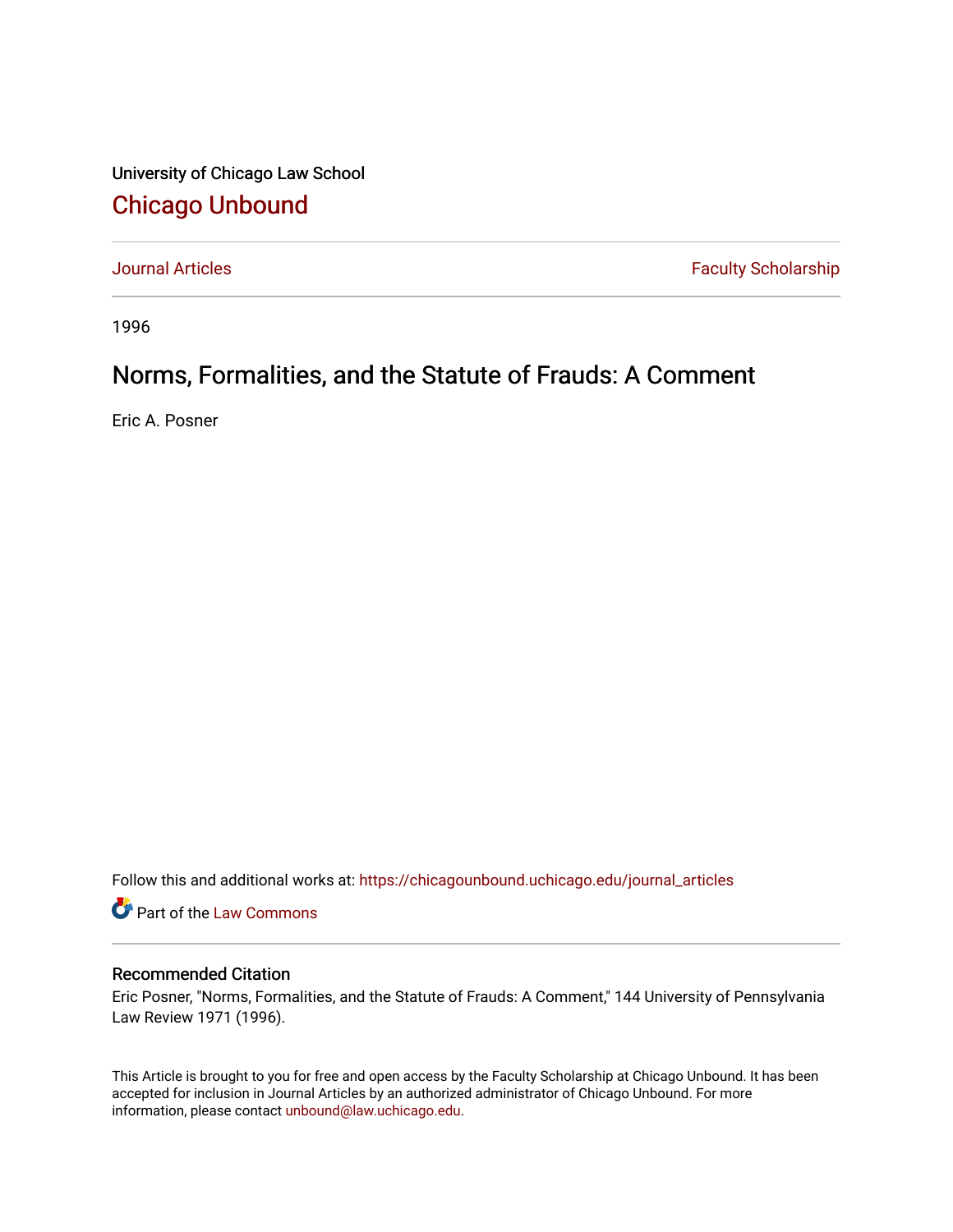## NORMS, FORMALITIES, **AND** THE **STATUTE** OF **FRAUDS: A COMMENT**

#### ERIC **A.** POSNERt

#### INTRODUCTION

Jason Johnston's Article makes three contributions to the economics and sociology of contract law.' First, it provides a methodological analysis of the use of case reports to discover business norms. Second, it makes a positive argument about the extent to which businesses use writings in contractual relations. Third, it sets the stage for, and hints at, a normative defense of the Uniform Commercial Code **(UCC)** section 2-201. Although the first contribution is probably the most interesting and useful, I focus on the second and third, and comment only in passing on the first. I conclude with some observations about the role of formalities in contract law.

## I. **JOHNSTON'S POSITIVE ANALYSIS**

#### *A. The Hypothesis*

Johnston's hypothesis is that "strangers" use writings for the purpose of ensuring legal enforcement. "Repeat players" do not use writings for this purpose because they expect that nonlegal sanctions will deter breach. Because repeat players do not use writings, their legal disputes typically involve the issue of whether their nonwritten contracts satisfy an exception to **UCC** section 2-201. Because strangers do use writings, their legal disputes involve the issue of whether the writings they use satisfy the section 2-201 writing requirement. In addition, because repeat players use writings to record obligations in complex contracts, the "exception" issue will arise only for repeat players involved in simple contracts.

Despite the simplicity of the argument, there are a number of hidden complexities. In the following paragraphs I identify those

#### (1971)

t Assistant Professor of Law, University of Pennsylvania. My thanks to Matthew Adler and Jason Johnston for comments.

**<sup>&#</sup>x27;** SeeJason S.Johnston, *The Statute of Frauds and Business Norms: A Testable Game-Theoretic Model,* 144 U. PA. L. REV. 1859 (1996).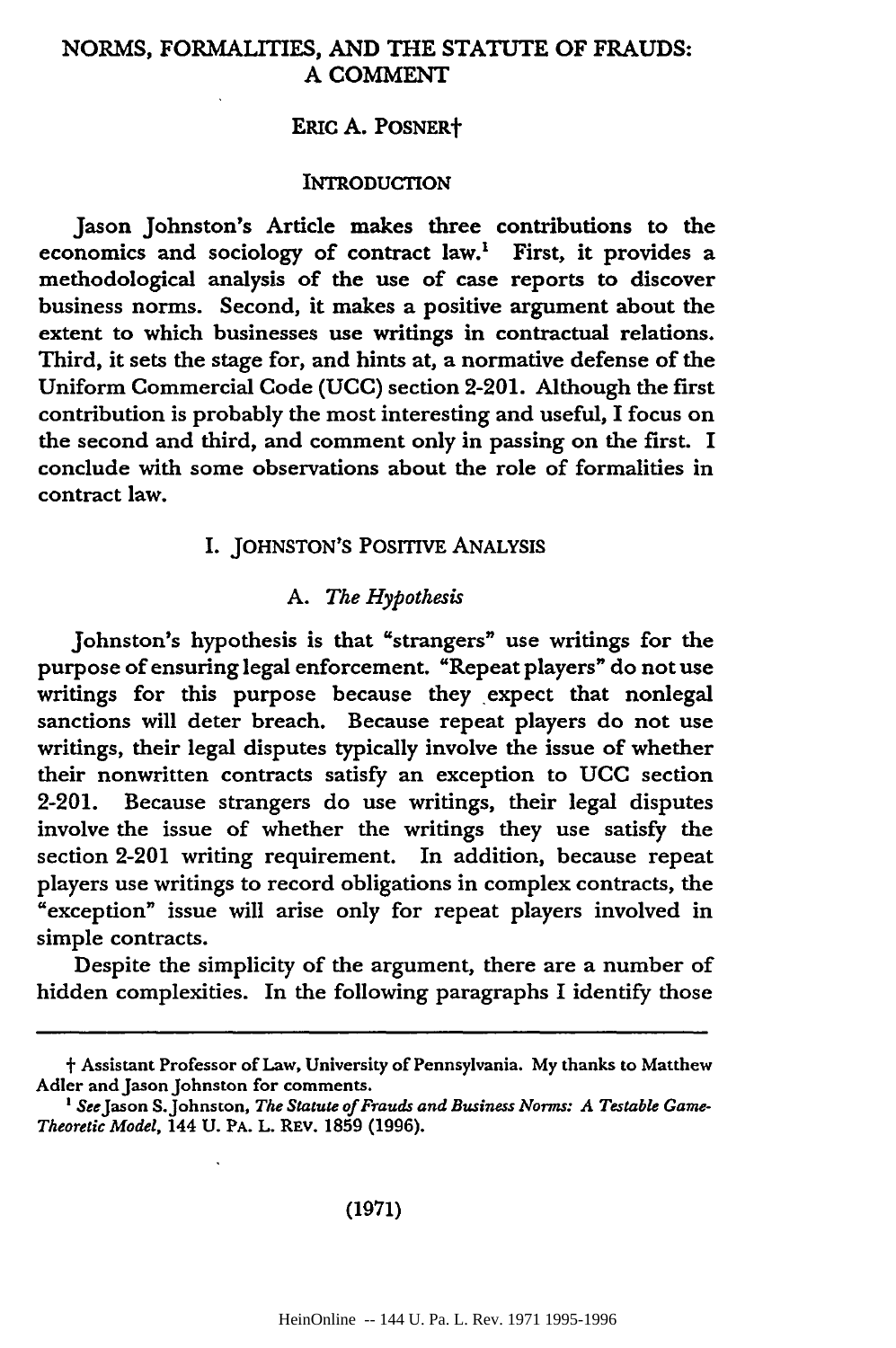that present the most serious barriers to confirmation of Johnston's hypothesis.

*B. "Strangers <sup>n</sup> " and "Repeat Players <sup>n</sup> "*

## 1. Legal Enforcement of Cooperation Between Repeat Players

An initial ambiguity arises over the meaning of "stranger" and "repeat player." According to Johnston, two parties are strangers if they have not had prior dealings; they are repeat players if they have.

The question is why parties that have had prior dealings with each other would necessarily rely on nonlegal sanctions. The gametheoretic analysis indicates that the threat of losing future business from the promisee deters breach only if the present value of future business with the promisee exceeds the benefit of breach to the promisor, and the likelihood that the promisee would, in fact, deny future business is significant.

But these conditions are not necessarily implied **by** prior dealings. For ease of exposition, imagine that the promisor is the buyer, that the promisee is the seller, that only the buyer has an opportunity to breach (that is, seller delivers, then buyer pays or breaches), and that the cost of breach to the buyer is less than the cost of compliance, excluding the costs imposed **by** any sanctions. Under these circumstances, the buyer would breach unless legal or nonlegal sanctions increase the cost of breach **by** a sufficient amount.

Suppose the buyer purchases goods from the seller at time **0.** When the buyer and seller enter a second contract at time 1, they will be coded as repeat players. Yet the fact that the parties had a prior dealing does not mean that the threat of losing future business (at time 2 and beyond) from seller would deter a breach by the buyer at time **1.** The buyer would not be deterred if he could simply obtain business from another seller. The game-theoretic analysis assumes that the buyer is locked in with the seller (for example, because of a relationship-specific investment). If market conditions do not lock the buyer and the seller into a relationship, we would expect these "repeat players" to use a writing in order to gain the protection of legal enforcement. Johnston should code for these conditions.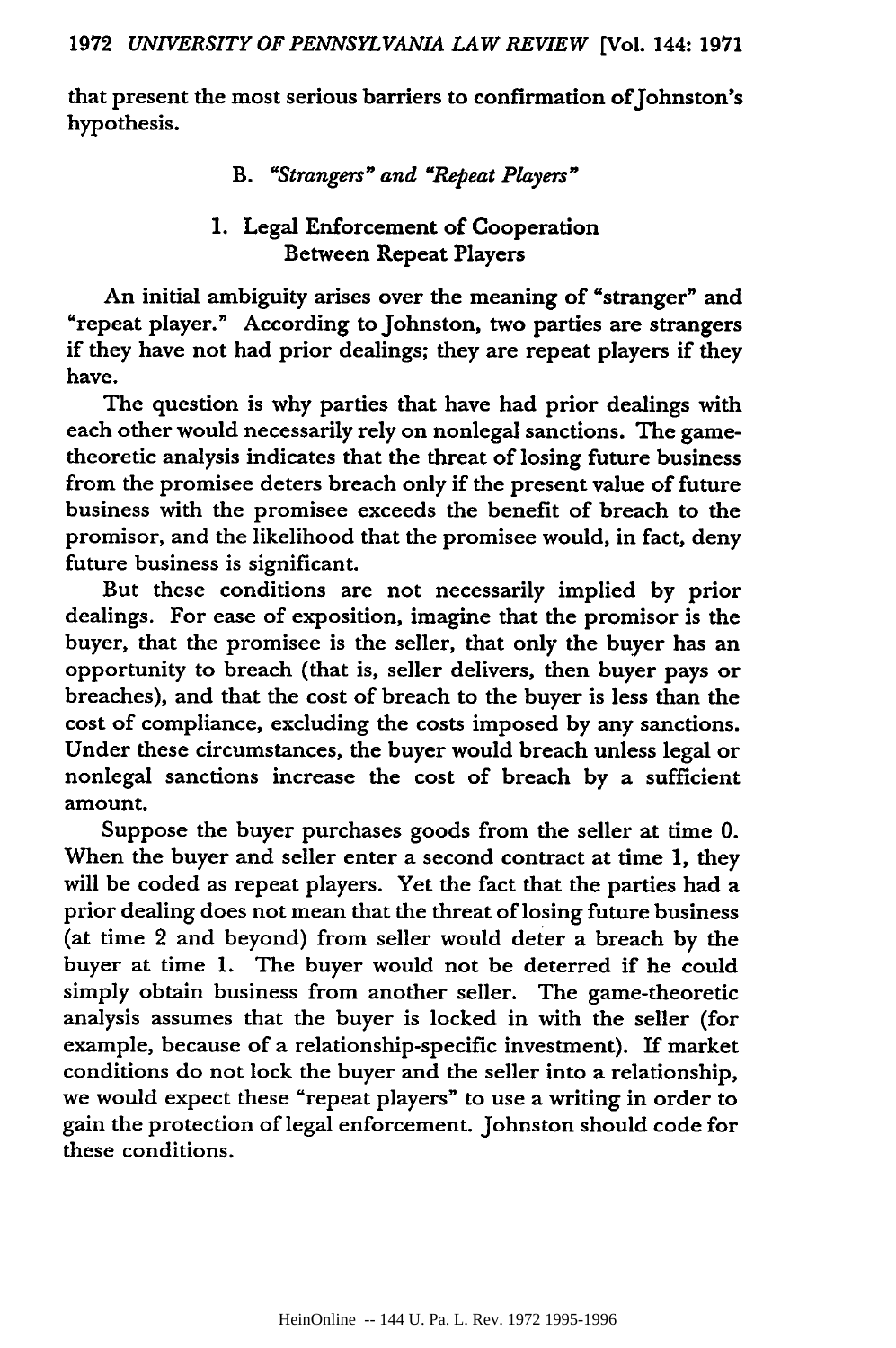# 2. Nonlegal Enforcement of Cooperation Between Strangers

The converse point can also be made. Just as prior dealings between parties do not guarantee that they will rely on nonlegal sanctions to deter breach, the fact that parties are strangers does not preclude them from relying on nonlegal sanctions to deter breach. When two strangers enter an agreement that they expect to last for a long period of time-in which there are many opportunities for each player to penalize the other for breaching, and in which the rules and payoffs are clear-the game-theoretic analysis on which Johnston relies suggests that cooperation will occur. The absence of prior dealings is irrelevant, except to the extent that they would give each party useful information about the other. Therefore, if the agreement is simple enough, the parties, despite being coded as strangers, would not use a writing for the purpose of legal enforcement.

#### **3.** Groups and Reputation

**A** further difficulty with Johnston's analysis is that he does not adequately account for the effect of group membership. Two parties are coded as "strangers" if they have not had repeat dealings. Johnston's hypothesis would predict that these parties will rely on a writing to enforce their agreement. If the parties belong to a group in which reputation matters, however, then they will not rely on legal sanctions. As a result, they will not use a writing for simple contracts.

In response to this argument, Johnston points out that in a system of group enforcement, third parties must be able to verify that a breach has occurred. Verification can (or can most easily) occur only if parties put their contracts in writing. In contrast, in two-party situations only the injured party needs to observe the breach. Because the injured party can directly observe the breach, a writing is not necessary. The conclusion, however, does not follow from the premises. When information is cheap, both (i) parties to a contract and (ii) third parties in a group can observe or obtain information about the contract and the conduct that allegedly constitutes a breach. It is possible that the parties to a contract are less likely to need to refer to a writing in case of a dispute than are third-party members of a group. But Johnston provides no reason for believing that this possibility necessarily means that group members would need writings in order to evaluate claims in a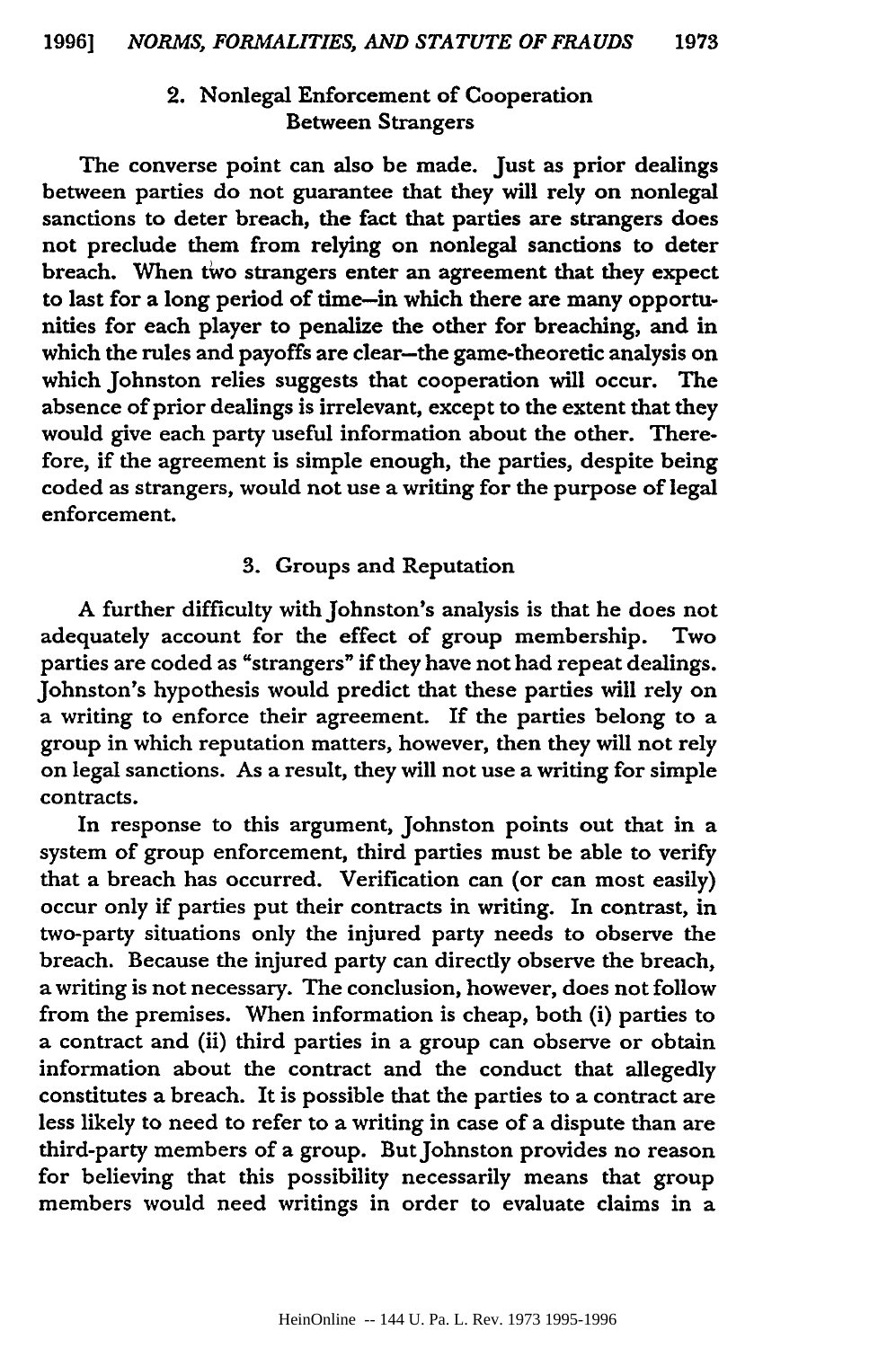dispute. **If** reputation effects are sufficient and information is cheap, they would not. Indeed, Johnston's historical evidence regarding the failure to use contract formalities in general and writings in particular comes mostly from the practices of *groups,* not from the practices of two-person contractual relationships.

## *C. Why Would Repeat Players Not Use a Writing?*

Johnston's assumption that repeat players would not use a writing is puzzling. He claims that they would not because they expect to depend on nonlegal sanctions. But surely-if they are sophisticated-they know that nonlegal sanctions will not deter breach at an endgame. Why, then, would they not supply a writing for this purpose?

Johnston's main argument is that the endgame is too remote to justify the cost of drafting a contract. This is possible. A writing sufficient to satisfy section 2-201, however, can be extremely brief and inexpensive. Because the people who act as repeat players in some contracts are strangers in others, they must-as occasional strangers-know about section 2-201. How costly could it be for such people to supply a writing?

Let me suggest two other reasons why repeat players might not put their contracts into writing. First, the parties might not put the contract into writing because they do not want judicial enforcement of the contract *even if* an endgame occurs. The parties know that each will have ex post incentives to litigate a dispute at endgame. They also know that because of information problems a court is unlikely to resolve the dispute in a way that maximizes the prospective value of the contract. Ex ante, they would prefer the arbitrary resolution of nonenforcement, if the alternative is an equally arbitrary resolution following costly litigation and judicial evaluation of the contract.<sup>2</sup>

Second, repeat players might not put their contracts into writing because of a norm against writings in their business community. The parties follow the norm blindly, in a way, without regard to

**<sup>2</sup>***Cf* Alan Schwartz, *Relational Contracts in the Courts: An Analysis of Incomplete Agreements and Judicial Strategies,* **21J. LEGAL STUD. 271, 316-17** (1992) (noting how parties who contract through writing often leave out **key** terms). In the face of judicial arbitrariness, parties will create "structures" or "disagreement points" in their contracts, for the purpose of facilitating renegotiation when unforeseen contingencies arise. Such "structures" would be frustrated **by** attempts **by** courts to enforce the underlying agreement. *See id.*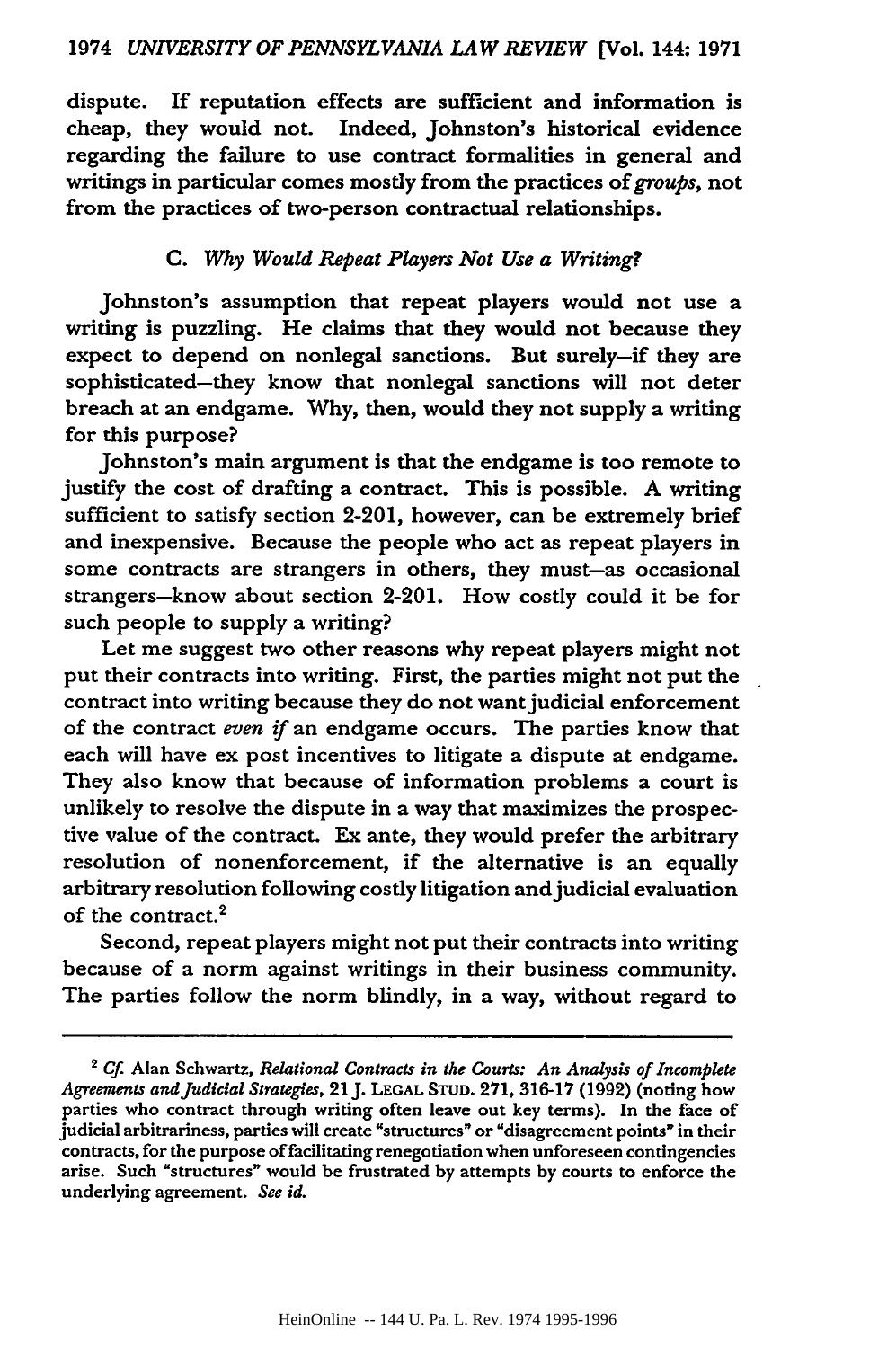whether writings are or are not cost-justified in their particular case. This possibility assumes plausibly that it is too costly for parties to evaluate in every case whether it makes sense to put their contract in writing, so they rationally defer to the norm. The normative implications of this explanation are quite different from those of the first explanation, but I defer comment on them to Part II.C.

### **D.** *Judicial Enforcement of Section 2-201*

Johnston argues that the case reports reveal whether parties use writings for the purpose of obtaining legal enforcement. Johnston seems to say that if a case involves a "writing," a simple contract, and parties who are strangers, then the parties must have used the writing in order to obtain legal enforcement.<sup>3</sup> However, what Johnston means by "writing" is ambiguous. One possibility is that "writing" means a writing that meets the requirements of section 2-201. But if this is so, then all the cases involving insufficient writings have no relevance to his hypothesis. The other possibility is that "writing" means *any* writing, even unsigned records and other documents that do not meet the requirements of section 2-201. If this is so, then the hypothesis does not make any sense. Why would strangers try to obtain legal enforcement by using writings that do not meet the requirements of legal enforcement?

Johnston's answer is that if the writing is insufficient, we know that the strangers never entered a contract. But this explanation is not satisfactory. Imagine a case that involves strangers, a simple contract, and *no* writing. The case invites two interpretations: (1) the strangers did not enter a contract; or (2) the strangers did enter a contract but relied on nonlegal sanctions. Johnston assumes that the first interpretation is proper,<sup>4</sup> but he provides no basis for this assumption other than his readings of the cases.<sup>5</sup> Now imagine a

<sup>&</sup>lt;sup>3</sup> Sometimes, Johnston uses the issues raised in the cases as proxies for whether a writing exists. If a "sufficiency" issue arises, a writing exists. If an "exception" issue arises, no writing exists. It is not clear why he uses these proxies rather than relying on the facts of the cases. In any event, this methodological choice does not affect the criticisms that follow.

**<sup>&</sup>quot;** SeeJohnston, *supra* note 1, at 1889-90 (discussingJones v. Wide World of Cars, Inc., **820** F. Supp. 132, 135 **(S.D.N.Y.** 1993) (holding that a contract did not exist between strangers where the parties negotiated but failed to produce a written deal)).

<sup>&</sup>lt;sup>5</sup> Here, he departs from the methodological rigor that characterizes the rest of the study. He might be right about Jones, where it does look as though the buyer never intended to commit himself; but it is possible that the buyer did intend to commit himself and intended to be bound by nonlegal sanctions.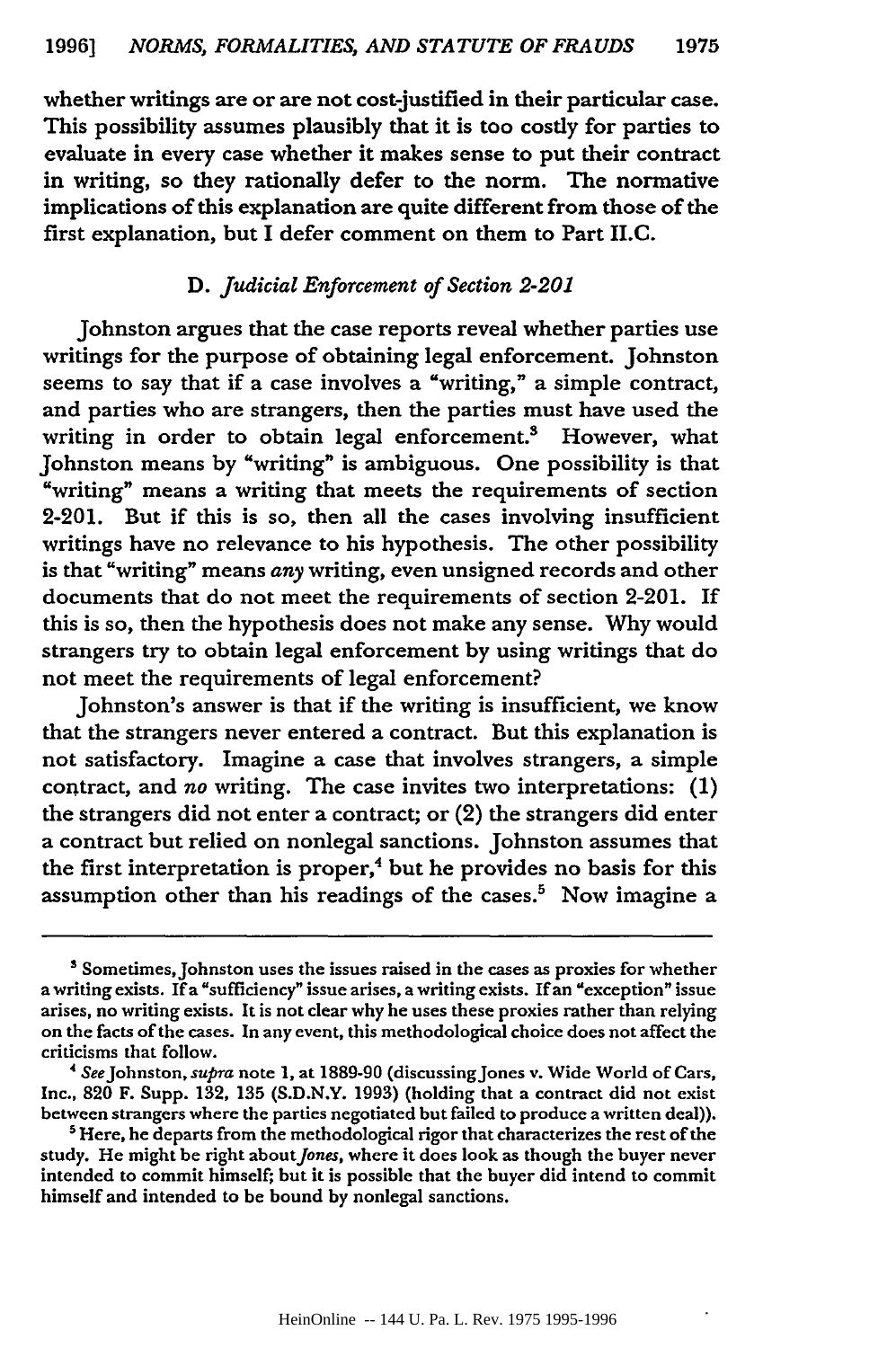case that involves strangers, a simple contract, and *insufficient* writings. Again, both interpretations are possible. Johnston would argue that the second interpretation is precluded **by** the existence of the writing: if the contract is simple, the parties would not include a writing for purposes of recording. The insufficient writings must reflect a preliminary effort, never completed, to lay the basis for legal enforcement. This argument is possible, but it makes too strong an assumption about the refusal of parties to simple contracts to use writings.

#### E. *Summary*

The importance of these criticisms depends on the robustness of Johnston's results. I do not take a position on whether the data confirm the hypothesis. $6$  If they do not, the criticisms present alternative explanations for the results. For example, if strangers do not use writings as frequently as one would expect, perhaps this is because people who appear to be strangers often belong to closeknit groups. If the data do confirm the hypothesis, the criticisms raise collateral questions that may have interesting answers. For example, if strangers always use writings, does this result mean that close-knit groups do not have effective nonlegal sanctions, or that they do but enforcement of these sanctions necessitates the use of writings, or just that members of close-knit groups have usually had dealings prior to contracts that resulted in litigated disputes? By raising these questions, Johnston's results provide a basis for further research into the connection between contract doctrines and business norms.

### II. NORMATIVE IMPLICATIONS

#### *A. The Standard Defense of Section 2-201*

Imagine a world without the Statute of Frauds. A person I have never met could go to court and claim that last month I promised to sell him certain goods for \$1000 to be delivered on March **30.** It is now March 30, the market value of the goods has risen to \$1500, and I refuse to go through with the alleged sale. He produces witnesses (in cahoots with him) who swear that I agreed to the deal.

**<sup>&#</sup>x27;** The reason I take no position is that I do not have the space to address general questions about the reliability of coding and other aspects ofJohnston's methodology. Johnston acknowledges these questions and addresses them in his Article.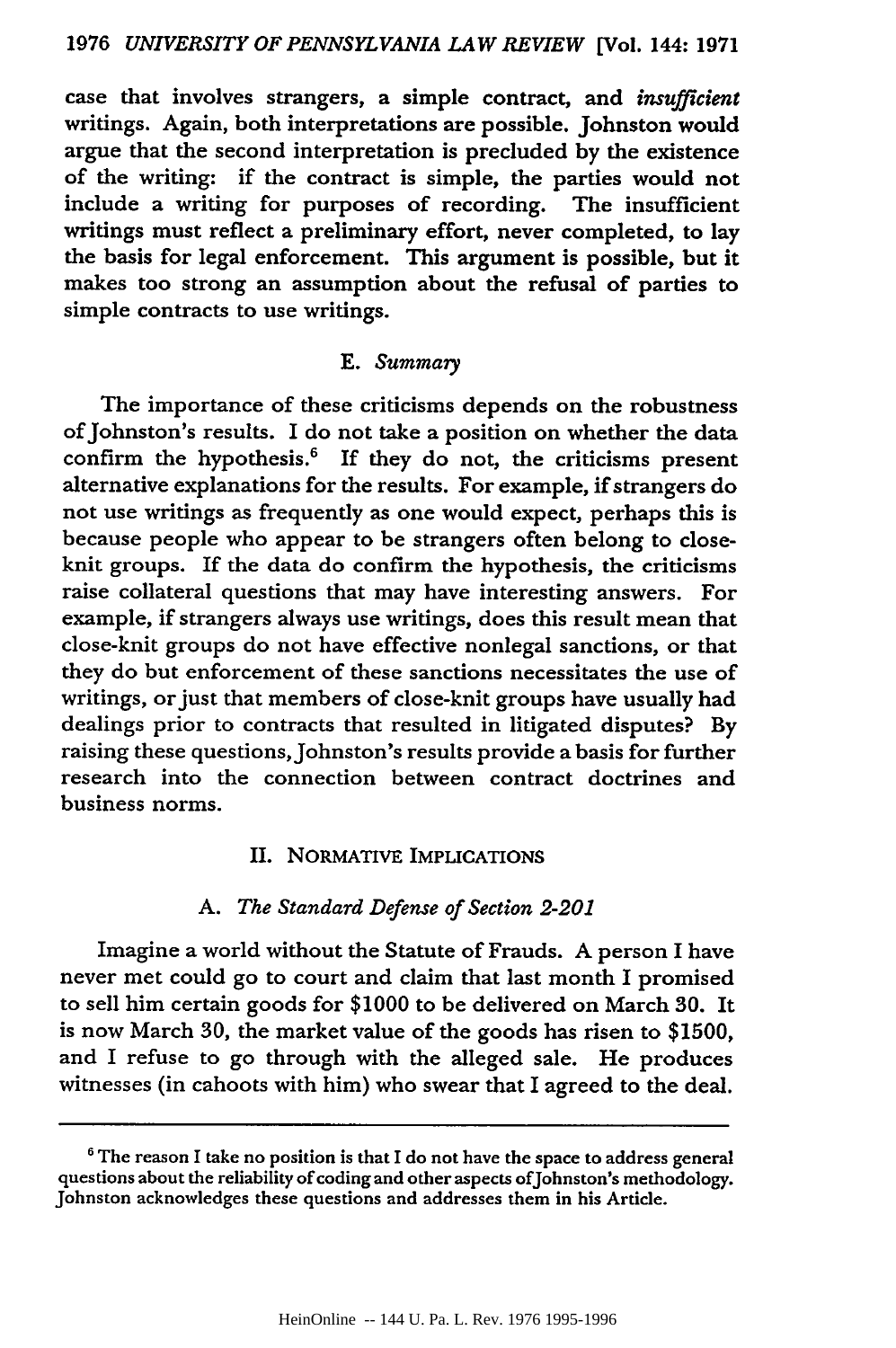In fact, I did not; but I cannot provide any sort of evidence to convince a jury that I did not enter this agreement and that the witnesses are lying. I cannot, for example, show that no such obligations exist in a written contract, because we have not, **by** hypothesis, entered a contract. The traditional rationale for the Statute of Frauds is to prevent this kind of dishonest conduct.7

The Statute of Frauds does not, to be sure, make such fraud impossible; it just makes it more difficult. In a world with the Statute of Frauds, the wrongdoer cannot convince the court through the testimony of his cronies. He must instead forge a document with my signature on it. He might be able to do this, but if he would prefer the oral method, it must be because forgery entails greater costs and risks. Perhaps it is harder to forge a document than to perjure oneself.

There are other possible normative justifications for section 2-201, including the justifications on which Johnston relies. I do not think they are persuasive, however, and defer discussion of them to Part III.

#### *B. The Critique of Section 2-201*

**I** have mentioned the benefits of **UCC** section 2-201; the critics emphasize its costs. Some parties do not know about section 2-201. Other parties know about section 2-201, but the costs of putting their contract into writing exceed the benefits from entering the contract. As a result, some contracts, otherwise valuable, are not entered. When parties enter a contract not knowing about section 2-201, or knowing about it but unwilling to incur the costs of supplying a writing, two undesirable results can occur. First, the courts may enforce section 2-201 and thus allow promisors to escape their contractual obligations. Second, the courts may strain to evade section 2-201, thus holding promisors to their bargain, but in the process creating complexity and uncertainty in the law. Neither result is desirable; therefore, section 2-201 should be abolished.

The critique is not decisive because it emphasizes the costs of section 2-201 without showing that the benefits are small. The

**<sup>7</sup>***See* E. ALLAN FARNSWORTH, **CoNTRACTs** § **6.1,** at 391-96 **(2d ed.** 1990) (discussing the origin of the Statute of Frauds); **E.** Rabel, *The Statute of Frauds and Comparative Legal Histoiy,* **63** LAw **Q.** REV. 174, **175-78** (1947) (providing a comparative historical analysis of the reasons motivating the adoption of the Statute of Frauds).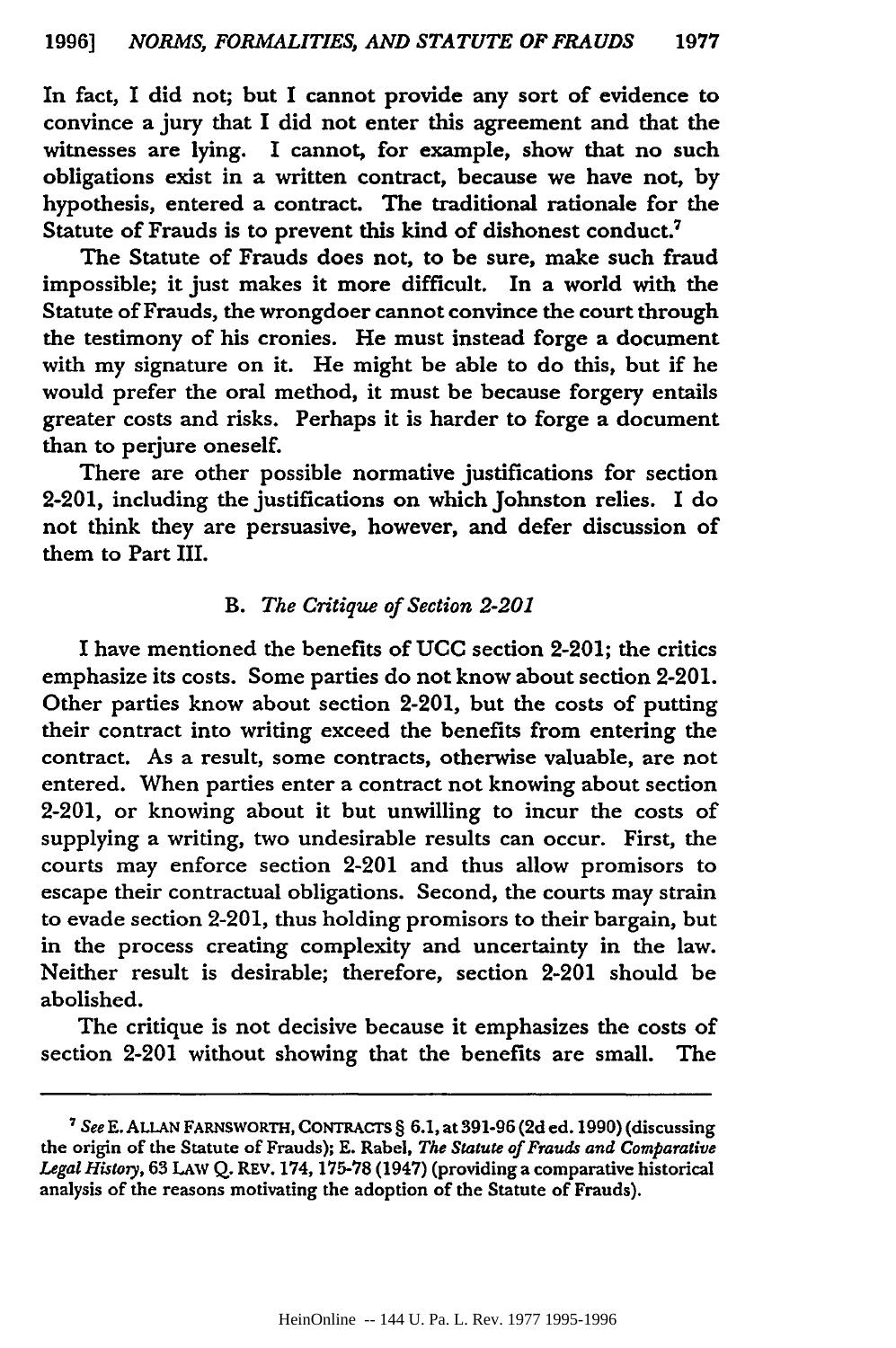desirability of section 2-201 depends on whether its benefits (reducing fraud) exceed its costs (interfering with contracts).

This tradeoff is hard to resolve, but it is worth noting that it appears to be reflected straightforwardly in the language of section 2-201. First, the writing requirement does not apply to low-value contracts. It is unlikely that a person would risk a perjury convic**tion** to convince a court that another person owes him a contractual obligation when the value of the asserted obligation is low. Where the benefits of a writing requirement are low, an exception to the rule makes sense.

Second, the writing requirement does not apply to customized goods. It would be difficult for a person claiming to be a buyer to make the fraudulent claim that a seller produced customized goods for his benefit when in fact the two parties never had a contract specifying the customization. If the parties never had an authentic deal, then the wrongdoer would not be able to point to goods in the seller's warehouse that are customized to the wrongdoer's tastes. In addition, enforcement of the writing requirement would put sellers who fail to obtain writings in a particularly vulnerable position because it is difficult to sell customized goods to a third party.

Third, the writing requirement does not apply when one party has partly performed. Part performance is straightforward evidence that the parties have a contractual relationship; therefore, it would be unlikely that a buyer's claim that the seller owes him an obligation is invented.

Fourth, the writing requirement does not apply when one party has admitted the obligation. If a party admits that an obligation exists, then it is impossible that the other party has invented it. $8$ Nevertheless, the question remains whether the rule and its exceptions are justified in light of the critique.

## *C. Does Johnston's Study Undermine Any of the Premises of the Critique?*

Within its methodological constraints, Johnston's study weakens the critique by showing that some parties do, in fact, take account of **UCC** section 2-201 when they enter contracts. If strangers use

<sup>&</sup>lt;sup>8</sup> These and other exceptions reflect the problem of determining the proper degree of formality. As the number of exceptions rises, the formality interferes with fewer desirable contracts, but it also allows more fraud. *See* Louis Kaplow, *Rules Versus Standards: An EconomicAnalysis,* 42 DuKE L.J. 557,618-19 (1992) (analyzing the benefits of rigid rules as compared to flexible standards to account for formalities).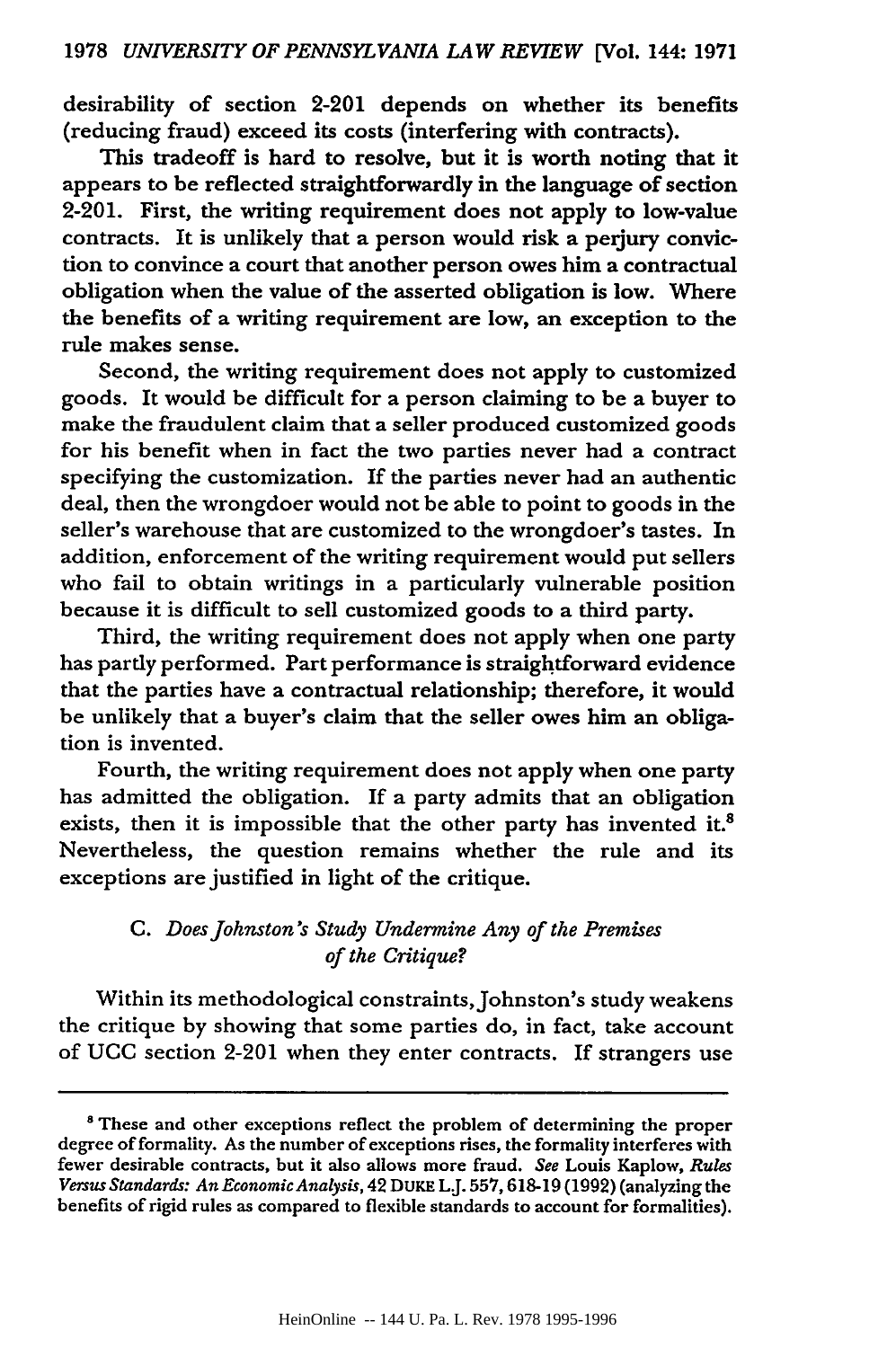writings for the purpose of ensuring legal enforcement, then they must know about section 2-201's writing requirement. It might be argued, however, that repeat players must not know about section 2-201 because they do not use writings. This argument is weak for two reasons. First, repeat players might not use writings just First, repeat players might not use writings just because they depend on nonlegal sanctions. Second, since the same actor sometimes plays the role of stranger and sometimes that of repeat player, the fact that he uses a writing for the purpose of legal enforcement when acting as a stranger means that he also knows about the writing requirement when acting as a repeat player.

But one should emphasize what Johnston's Article does *not* show. It does not show that courts evaluate the sufficiency issues and the exception issues in a predictable and correct way. Indeed, Johnston's study suggests that doctrinal straining does occur. Section 2-201 does not have an exception for repeat players. courts find exceptions for repeat players, then they do so without statutory or explicit doctrinal authority.

Even if courts do evaluate the exception and sufficiency issues properly, Johnston's study does not show that the benefits of section 2-201 exceed its costs. We can see this **by** considering the case of strangers and the case of repeat players separately. For strangers, the benefit of section 2-201 is that it hinders fraudulent attempts to bind a party to an obligation to which he did not consent; the cost is that parties for whom it is too costly to supply a writing will not enter desirable contracts. Johnston's analysis does not tell us whether the benefits exceed the costs.

Now take the case of repeat players. AsJohnston points out, the costs of section 2-201 are much lower. If courts do not strike down the unwritten contracts of repeat players on the basis of section 2-201 (instead finding an exception), then section 2-201 does not raise the cost of contracting and thus prevent repeat players from entering desirable contracts. ButJohnston neglects to mention that the benefits of section 2-201 are also much lower. If courts do not require a writing, section 2-201 does not serve its purpose of preventing fraudulent attempts to bind a party to an obligation to which he did not consent. In particular, section 2-201 does not prevent a repeat player at endgame from fraudulently claiming that the other party owes him an additional obligation as part of their relationship. So if the costs of section 2-201 are lower for repeat players than for strangers, so are the benefits. But Johnston's analysis provides no reason for believing that the benefits are systematically higher than the costs or vice versa.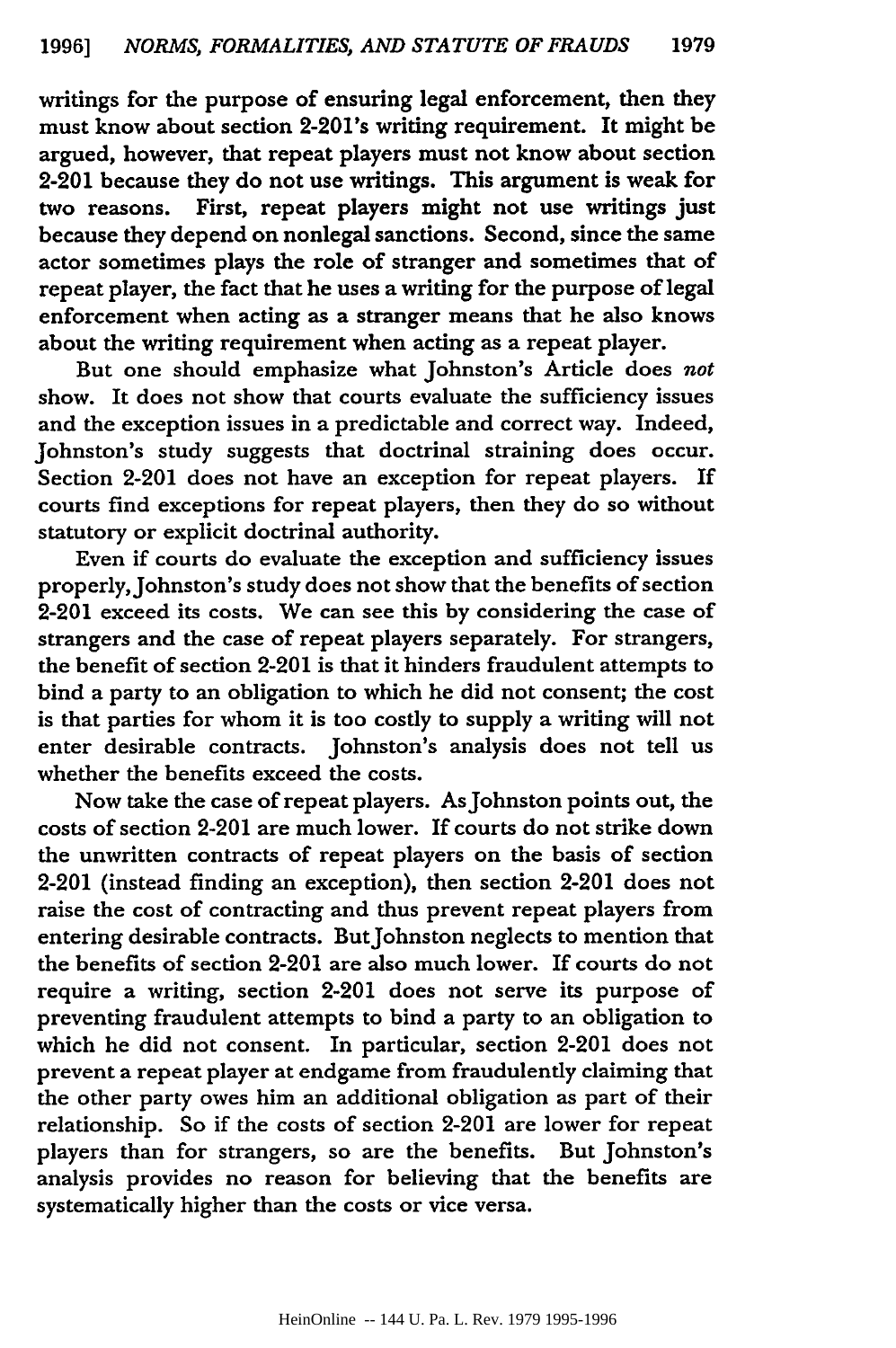Nevertheless, Johnston seems to imply that section 2-201 should be enforced against strangers because in stranger cases the benefits exceed the costs, but should not be enforced against repeat players because in repeat player cases the costs exceed the benefits. Although a full discussion of this claim is beyond the scope of this Comment, a few remarks are in order.

Johnston's study may show that repeat players do not use writings; but it does not reveal whether they bypass the writing requirement in order to conform to norms or customs, or just because it is rational to do so whether such norms exist or not.

Suppose repeat players fail to use writings because they belong to communities with a norm against writings. The norm could be efficient or inefficient. If the norm is inefficient, there is no reason for courts to uphold it, and instead the courts should enforce section 2-201. If the norm is efficient, whether courts should find an exception to section 2-201 depends on whether courts can enforce the norm more effectively than the community can.<sup>9</sup>

Now suppose repeat players do not use writings simply because writings are not cost justified. Relevant norms are neutral with respect to the use of writings. If the use of writings is not cost justified because of the remoteness of an endgame, but the parties would want courts to enforce the contract at the endgame, then the courts should find an exception to section 2-201. If the use of writings is not cost justified simply because the parties do not want judicial enforcement at endgame, then courts should enforce section 2-201. In sum, the implications of Johnston's study for section 2-201 depend on the reasons why repeat players do not use writings; but his study does not reveal these reasons.

#### III. CoNTRACT FORMALITIES

Johnston assumes that **UCC** section 2-201 is valuable to strangers because it provides them with a means for signaling their desire for legal enforcement. But Part II argued that the main purpose of section 2-201 is to prevent people from fraudulently convincing courts that nonexistent contracts exist. This Part explains why Johnston's assumption-which is common in the literature-is wrong.

**<sup>&#</sup>x27;** For a discussion of this issue, see Eric **A.** Posner, *The Regulation of Groups: The Influence of Legal and Nonlegal Sanctions on Collective Action,* **63 U. CHi.** L. **REv.** 133, **156 (1996)** (arguing that courts "should defer to other dispute resolution mechanisms when those mechanisms provide better ex ante incentives to cooperate").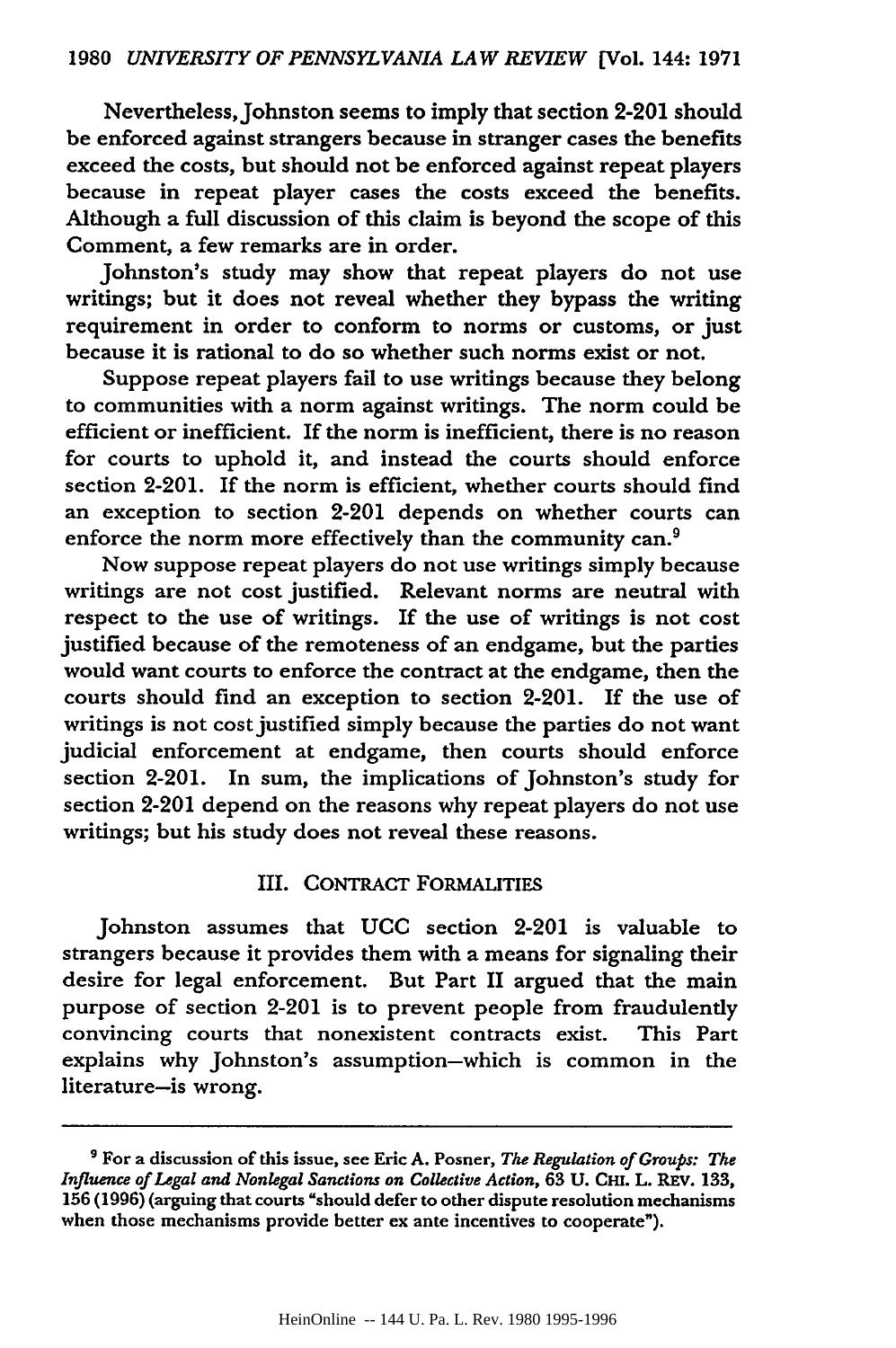An interesting aspect of the Statute of Frauds and other contract formalities is that they do not fit easily into the default-immutable rule dichotomy frequently used **by** contract theorists. A default rule specifies the terms that will govern upon the happening of certain contingencies when the parties' obligations in the event of those contingencies are left unspecified **by** the contract. For example, the *Hadley* default rule states that only damages for foreseeable losses will be awarded in case of breach unless the contract states otherwise.<sup>10</sup> A formality, such as the Statute of Frauds, also gives the parties the opportunity to avoid the default (here, nonenforcement), but the parties can seize that opportunity only **by** engaging in certain formal acts (supplying a writing). Similarly, the consideration doctrine establishes a default (nonenforcement) that can be overcome only **by** certain acts (a quid pro quo).

A "penalty default" is a rule that specifies, as the default, terms that the parties would *not* have wanted, in order to give them incentives to reveal information.<sup>11</sup> Although scholars have tended to treat the formality as a kind of penalty default,<sup>12</sup> the formality is different from the penalty default in a crucial way. To avoid the terms set **by** a penalty default, the parties must state the terms that they prefer. Thus, they can avoid the damages limitation set **by** *Hadley* **by** reciting that the promisor will be liable for consequential damages in case of breach. To avoid the terms set **by** a formality, however, the parties cannot simply state the terms that they prefer. Parties cannot avoid the nonenforcement outcome set **by** the Statute of Frauds or **by** the consideration doctrine just **by** reciting that they prefer enforcement. They must do more. To avoid the terms set

**<sup>10</sup>** Hadley v. Baxendale, **9** Ex. 341, 354, **156** Eng. Rep. 145, **151** (1854).

*U See* Ian Ayres **&** Robert Gertner, *Filling Gaps in Incomplete Contracts: An Economic Theoy of Default Rules,* **99** YALE L.J. **87, 91 (1989)** (defining "penalty defaults"). The literature on the use of default rules to give parties incentives to reveal information is vast; some recent contributions include Lucian **A.** Bebchuk **&** Steven Shavell, *Information and the Scope of Liability for Breach of Contract: The Rule of* Hadley v. Baxendale, **7J.L. ECON. &** ORGANIZATION 284, **287-92 (1991)** (discussing the conditions under which the *Hadley* rule causes efficient revelation of information); Jason S.Johnston, *Strategic Bargainingand the Economic Theory of Contract Default Rules,* **100** YALE LJ. **615, 626-39 (1990)** (arguing that expansive default rules, such as the limitation on consequential damages to those which are foreseeable, encourage bargaining around default rules); Robert **E.** Scott, *A Relational Theoy of Default Rules for Commercial Contracts,* **19 J.** LEGAL **STUD. 597, 599 (1990)** (explaining "the law's preference for generalized or 'off-the-rack' default rules in commercial contracts"); *see also Symposium on Default Rules and Contractual Consent,* **3 S. CAL.** INTERDISCIPLIN-**ARY** L.J. **1** (1994). *"2 See, e.g.,* Ayres **&** Gertner, *supra* note **11,** at **123-25.**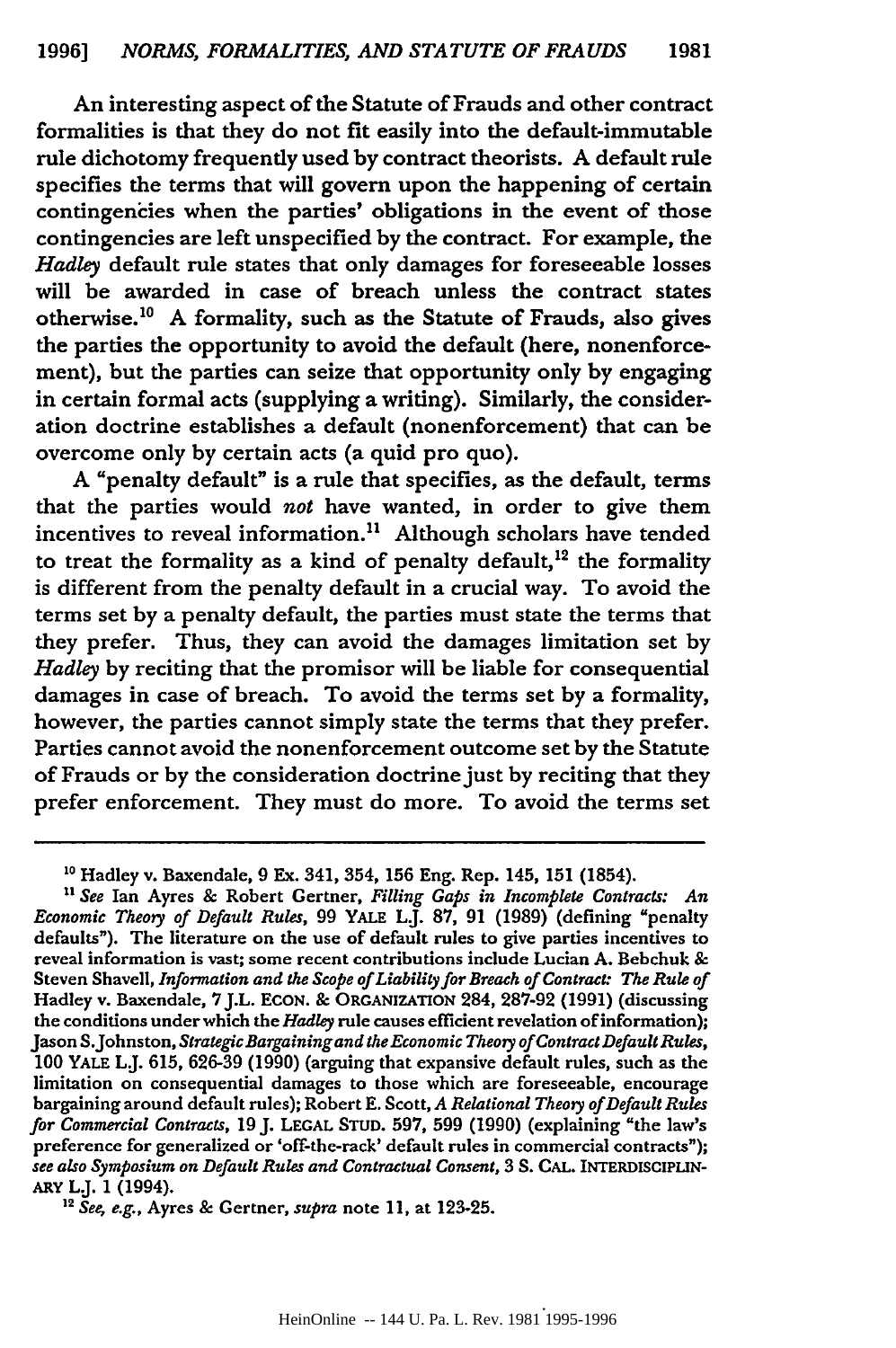**by** a formality, the parties must perform certain formal acts-the drafting of a writing (in the case of the Statute of Frauds) or the execution of an exchange (in the case of the consideration doctrine).

By restricting freedom of action in this way, contract formalities are similar to immutable rules. But immutable rules prevent parties from obtaining outcomes that differ from the terms set **by** the rules. For example, no formalized act enables parties to escape the penalty doctrine's prohibition on unreasonable liquidated damages provisions. Immutable rules bar certain terms, regardless of the process through which they emerge; default rules allow people to choose terms different from the ones the default rules set; formalities allow parties to obtain the terms they desire only if they follow a specified process of bargaining.

The reason for these differences is that the function of formali**ties** is different from the functions of default and immutable rules. Default rules either maximize the value of parties' contracts or give them incentives to disclose information to each other **by** contracting around the rules. Immutable rules protect third parties from externalities resulting from contractual behavior. Parties may not contract around them because the resulting contracts would reproduce the undesirable behavior. Contract formalities protect people (who are not necessarily parties to any contract) from the fraud of strangers (but not from an externality arising from another contract). Parties may not contract around them because this freedom would enable strangers to engage in the perjury the formalities are supposed to prohibit. The Statute of Frauds would not hinder fraud on the court if the wrongdoer could testify that both parties agreed that the Statute would not apply.

Like many legal rules, contract formalities discourage socially costly behavior at the price of suppressing socially valuable activity. Sometimes, the suppressed activity is behavior that grows increasingly valuable as economic conditions change. For example, the consideration doctrine became less attractive as firm offers and requirements contracts came into existence. This change does not mean that the consideration doctrine did not make sense earlier on; nor does it mean that the current version of the consideration doctrine-which generally bars gift promises only-does not make sense. It is possible that gift promises are of sufficiently little social value that they can be sensibly sacrificed to the goal of reducing fraud, whereas requirements contracts are so valuable that such a sacrifice is not desirable.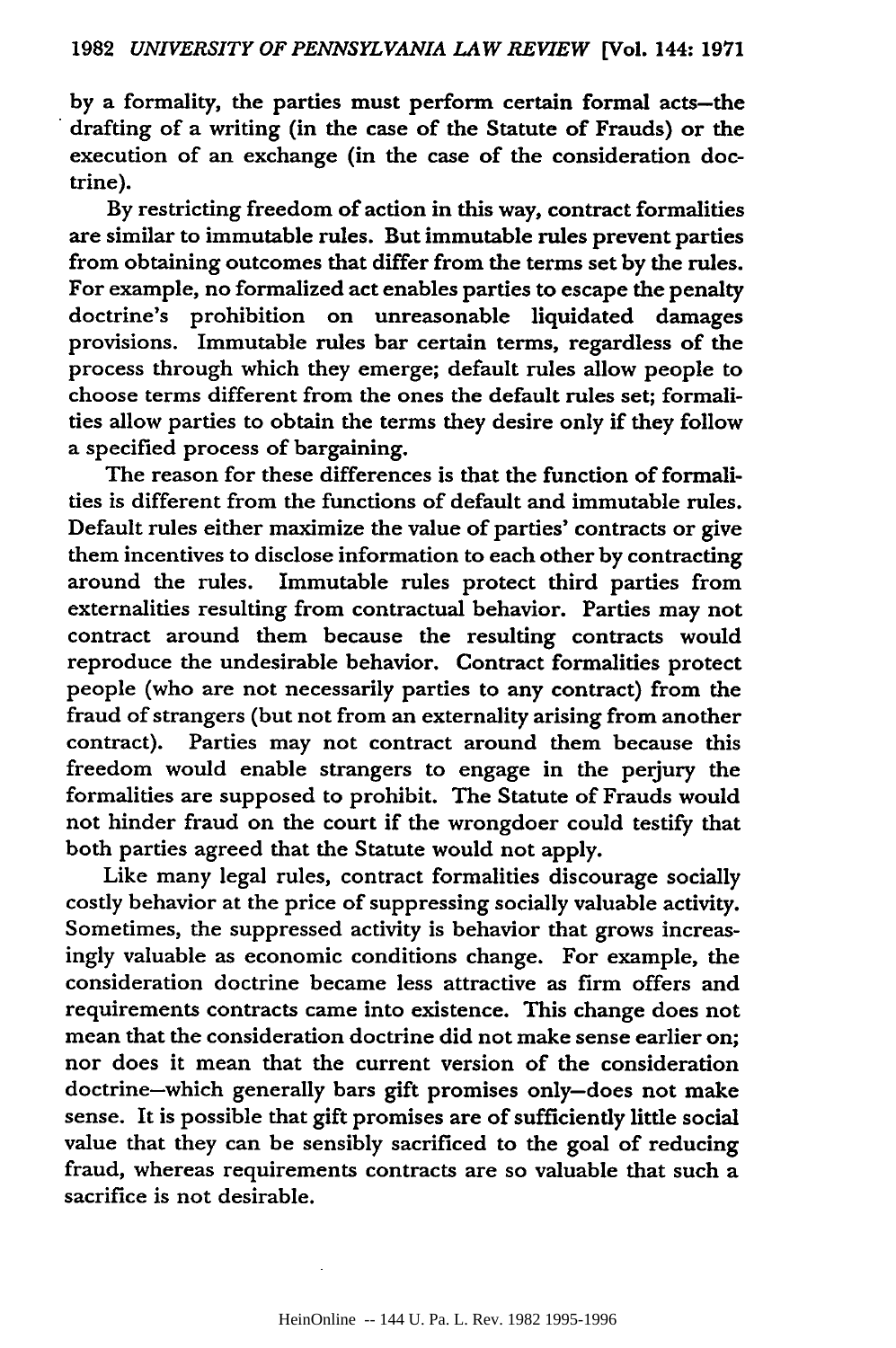Because formalities restrict valuable behavior, parties have strong incentives to manipulate them. Examples have included the use of nominal consideration and the placement of the letters "L.S." next to a signature instead of a seal.<sup>13</sup> In addition, because formalities interfere with the enforcement of valuable contracts, courts seeking to do substantive justice have a strong incentive to strain to avoid formalities. As a result, formalities may be intrinsically unstable.

In addition, sometimes a formality loses its ability over time to deter fraudulent behavior. Where, for example, the seal requirement could be satisfied with the **"L.S."** mark, it clearly could not deter fraud beyond the level already achieved **by** the Statute of Frauds. If the wrongdoer can forge a writing and a signature effectively, he can certainly add **"L.S."** to the document.

The optimal formality is a rule that prescribes' an act that is cheap for a promisor to engage in but costly for a wrongdoer to mimic. In the past, the act was a seal; currently, perhaps it is the signed writing; maybe in the future it will be some kind of personal identification number verifiable through a recording system. Clearly, the desirability of a particular formal act will change with economic conditions and technological advances.

I have set out these arguments at some length because it seems to me that the purposes of contract formalities are often misunderstood. The mischief was done **by** Lon Fuller's influential article, *Consideration and Form,* which set out threejustifications for contract formalities.<sup>14</sup> I do not think that any of these justifications are plausible-at least, not as Fuller or anyone else has articulated them. Although Fuller's justifications may explain why parties would often want to use a writing or other precautions, they do not explain why

*<sup>&#</sup>x27;3 See* **FARNSWORTH,** supra note **7,** § **2.16,** at **87** (discussing the replacement of seals on documents with the printed letters **L.S.,** meaning *"locus sigilli"* or "the place of the seal").

**t4** *See* **Lon** L. Fuller, *Consideration and Form,* 41 **COLUM.** L. REV. **799, 800-03** (1941) (describing the evidentiary, cautionary, and channeling functions of legal formalities). The influence of this article can be found in cases, *see, e.g.,* McIntosh v. Murphy, 469 **P.2d** 177, **179** (Haw. **1970)** (listing Fuller's justifications for legal formalities such as the Statute of Frauds), hornbooks, *see, e.g.,* FARNSWORTH, *supra* note 7, §§ **2.5,** 6.1, at **50-51,** 394 (discussing and applying Fuller's justifications for legal formalities), and articles, *see, e.g.,* Ayres & Gertner, *supra* note 11, at **123-25** (comparing Fuller's analysis to a theory of default rules). An exhaustive Fuller-influenced analysis of the Statute of Frauds can be found in Joseph M. Perillo, *The Statute of Frauds in the Light of the Functions and Dysfunctions of Form,* 43 FORDHAM L. **REV. 39** (1974).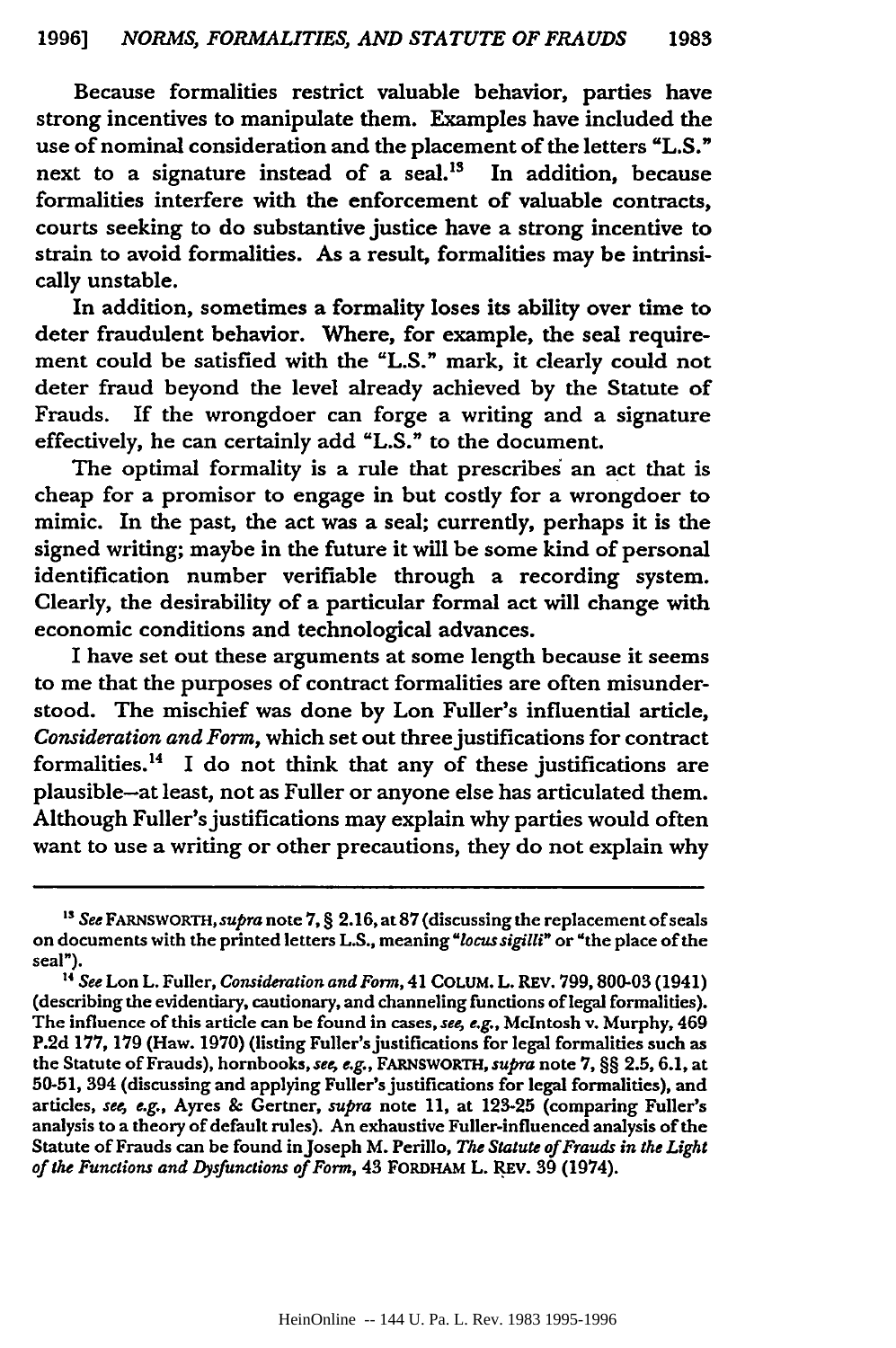the Statute of Frauds and other formalities should have the immutable aspect mentioned earlier.<sup>15</sup>

First, according to Fuller, the purpose of contract formalities is to give the parties a way of signaling to the court their desire for legal enforcement (the "channeling" function).<sup>16</sup> Under the Statute of Frauds, a writing signals that the parties desire legal enforcement; the lack of a writing does the opposite. The problem with this argument, however, is that the parties could send such a signal **by** simply stating orally whether they desire legal enforcement or not. **If** they want to increase the likelihood of the result they desire, they might write it down. But there is no reason that the use of a writing should *necessarily* count as a signal, that is, that the Statute of Frauds should be an immutable rule.<sup>17</sup> Indeed, courts' disapproval of ritualized avoidances of formalities, such as recitals or nominal consideration, is evidence against the channeling view, since these ritualized activities provide clear signals that the parties desire legal enforcement. The channeling function justifies a writing requirement at most as a default rule, not as an immutable formality. It justifies a requirement that the parties articulate their desire for legal enforcement, not that they do so in writing.<sup>18</sup>

Second, one might argue that the Statute of Frauds serves the evidentiary purpose of providing a record for judicial evaluation.'9

*" Cf* Michael Braunstein, *Remedy, Reason, and the Statute of Frauds: A Critical Economic Analysis,* **1989 UTAH** L. REV. 383, 423-26 (arguing that parties would often use writings to send signals even in the absence of the Statute of Frauds). Information-forcing arguments have been made for default rules, but they do not provide clear support for immutable rules, *see* Ayres **&** Gertner, supra note **11,** at 123- **25** (discussing some efficiency benefits of immutable rules), though there are some preliminary ideas in this area, *see* Ian Ayres & Robert Gertner, *Strategic Contractual Inefficiency and the Optimal Choice of Legal Rules,* **101** YALE L.J. **729,** 743-46 **(1992)** (discussing the relative effectiveness of immutable rules at reducing inefficient contractual behavior when default rules are incapable of doing so).

<sup>18</sup> The channeling function is also the dominant explanation for the role of formalities in the law of wills. *See e.g.,* Bruce H. Mann, *Formalities and Formalism in the Uniform Probate Code,* 142 **U.** PA. L. REV. **1033, 1036** (1994). It would be worth investigating whether this emphasis on channeling in the law of wills is improper, as I have argued that it is in the law of contracts, or whether it reflects some crucial distinction between the law of wills and the law of contract.

**"** Fuller apparently absorbs the fraud-preventing purpose of the Statute of Frauds

<sup>&</sup>lt;sup>15</sup> Rabel argues that some of these justifications may have influenced adoption of the original Statute of Frauds. *See* Rabel, *supra* note **7,** at **178.** However, the Statute itself mentions only the antiperjury function. *See id.* at **175.**

<sup>&</sup>lt;sup>16</sup> This seems to be what Johnston means when he says that abolition of § 2-201 would "undermine the use of a detailed writing in relatively simple transactions, leading to greater cost and uncertainty in the resolution of disputes arising out of such transactions." Johnston, *supra* note **1,** at **1907;** *see also id.* at **1906.**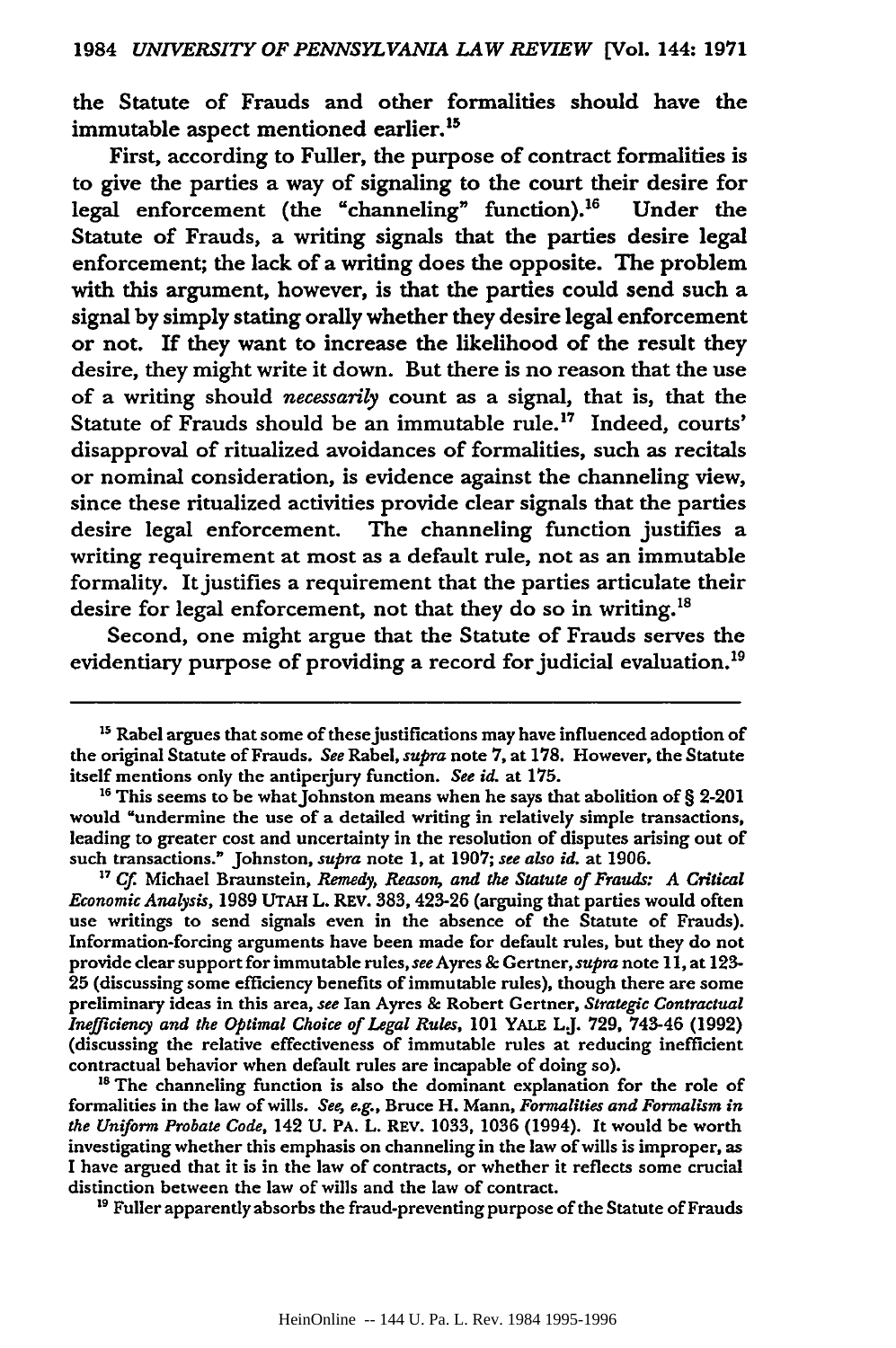The parties, however, bear almost all the costs of judicial error if the record is poor, so they have strong incentives to incur costs ex ante to create a record, and will produce one if it is cost justified. It might be argued that because the judicial system is subsidized, the parties have an incentive to impose the cost of evaluating the contract on the court system. $20$  But there is little reason to believe that a poor record imposes significantly more costs on the courts than does a good record, and that the value of the subsidy is likely to be high enough to cause the parties to fail to use a writing when the parties otherwise care about the accuracy of judicial enforcement.

Relatedly, one might argue that the Statute of Frauds hinders a promisor from escaping a valid contract **by** claiming that he never agreed to it. The writing requirement makes it difficult for him to do this **by** providing a record of the promise. The problem with the argument, however, is that it does not explain why the law should *require* promisees to protect themselves in this way. If the promisee wants the additional protection of a writing, he can insist on it. But if drafting costs exceed the value of additional protection, he should not be required **by** an immutable rule to agree to a writing. Again, circumvention of the formality should provide evidence sufficient to satisfy the evidentiary function, but courts refuse to treat the Statute of Frauds and similar formalities as default rules.

Third, Fuller argued that formalities serve a "cautionary" purpose. 21 This function has been interpreted: as a means for inducing deliberation; as a means for inducing parties to reveal information to each other; and as a means for preventing mistakes arising from the careless use of promissory language. In each case, formalities have no advantage over a penalty default. When parties go to the trouble of contracting around the rule (for example, transferring a dollar bill to satisfy the consideration doctrine or reciting that the Statute of Frauds does not apply), this behavior forces cautious deliberation, exposes information, and manifests linguistic care. Yet

into this evidentiary function. *See* Fuller, *supra* note 14, at **800** ("The most obvious function of a legal formality is... that of providing 'evidence of the existence and purport of the contract, in case of controversy.'"). It is more helpful, however, to keep these functions distinct.

*I See* Ayres **&** Gertner, *supra* note 11, at 99 (noting that, since most contracts are unavoidably "obligationally incomplete," the cost of filling obligational gaps is most efficiently placed on the courts).

*<sup>2</sup> See* Fuller, *supra* note 14, at 800.